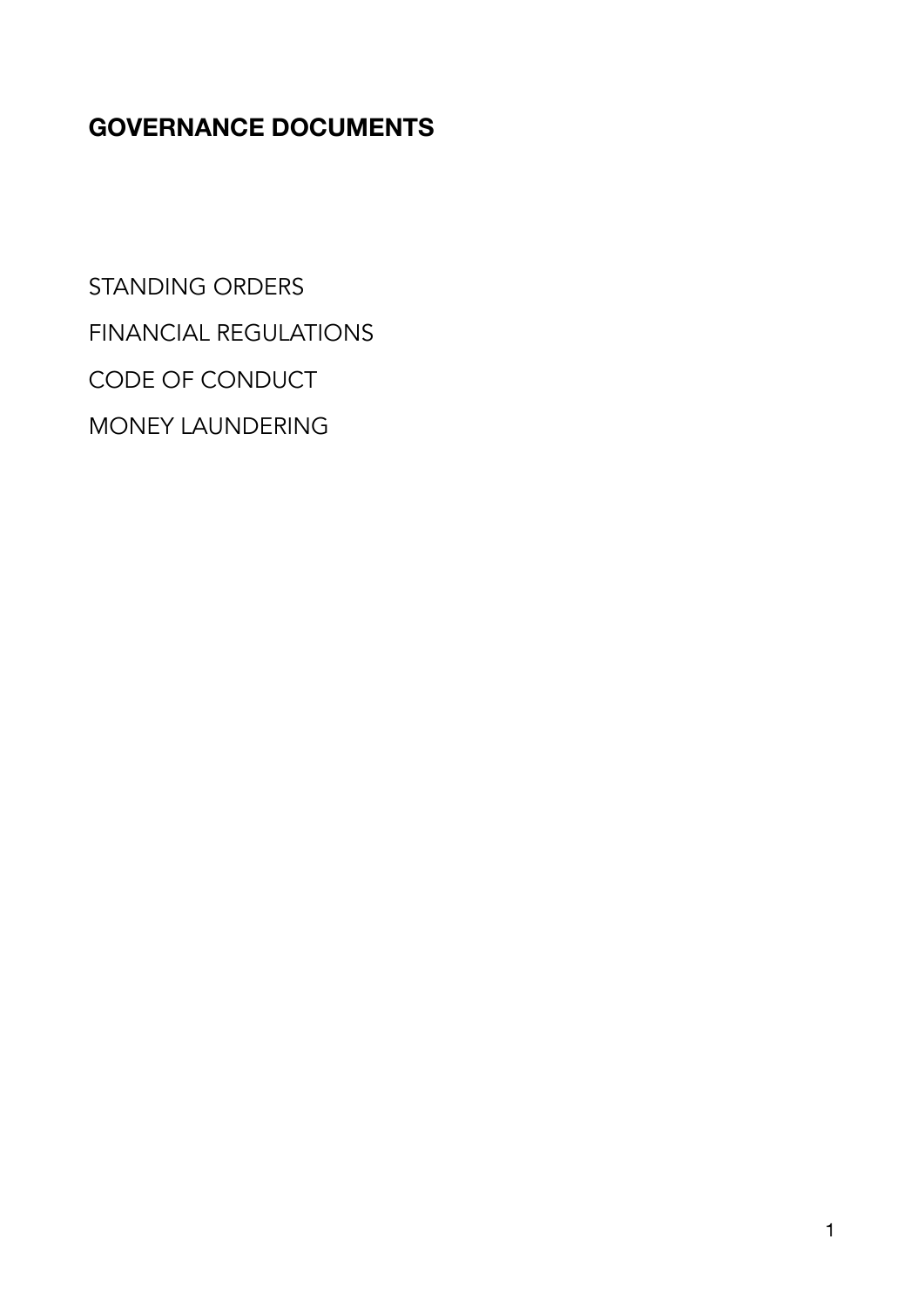| <b>FCLT Meetings</b>                            | 3                 |
|-------------------------------------------------|-------------------|
| <b>Annual General Meeting</b>                   | 3                 |
| <b>Board selection</b>                          | 3                 |
| Agenda items                                    | 3                 |
| <b>Board Meetings</b>                           | 4                 |
| Agenda items                                    | 4                 |
| Secretary                                       | 5                 |
| Disorderly conduct                              | 6                 |
| Committees                                      | 6                 |
| Unauthorised activities                         | $\overline{7}$    |
| Admission of press and public to meetings       | $\overline{7}$    |
| <b>Confidential business</b>                    | 7                 |
| <b>Financial Regulations</b>                    | 8                 |
| <b>Emergency Business</b>                       | 8                 |
| Risk assessment                                 | 8                 |
| <b>Review of Standing Orders</b>                | 8                 |
| <b>Banking Arrangements and Cheques</b>         | 9                 |
| Loans and Investments                           | 9                 |
| <b>Contracts and Purchase Orders</b>            | 9                 |
| Assets                                          | 10                |
| <b>HMRC</b>                                     | 10                |
| Insurance                                       | 10                |
| Code of Conduct - Members                       | 11                |
| Behaviour during all FCLT meetings              | 11                |
| <b>Declarations of Interest</b>                 | $12 \overline{ }$ |
| Confidentiality                                 | 12                |
| Breaches of the Code of Conduct during Meetings | 12                |
| Appendix A - Money Laundering                   | 14                |
| Appendix B - Proposal for a new Board Member    | 16                |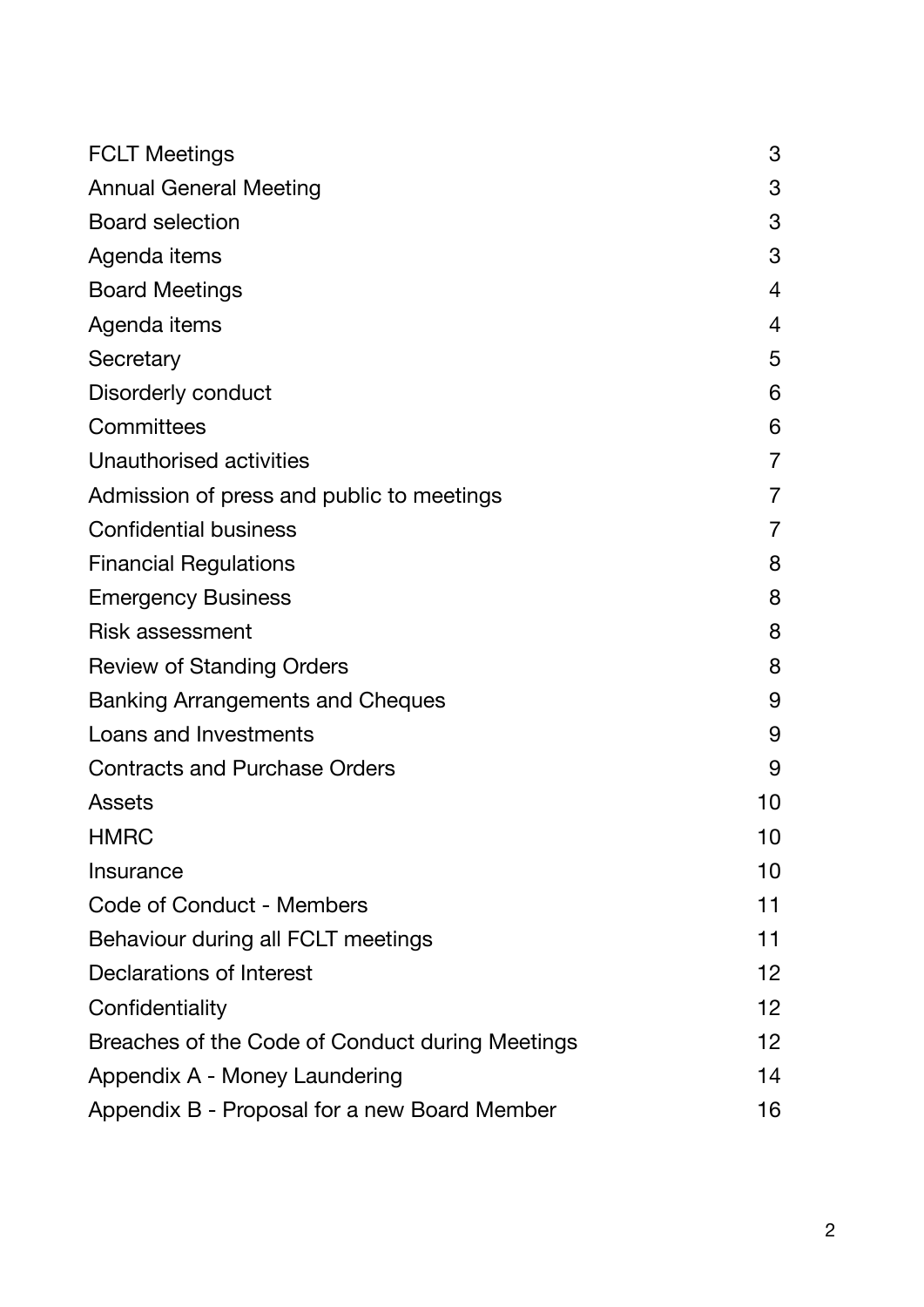# <span id="page-2-0"></span>FCLT Meetings

#### <span id="page-2-1"></span>Annual General Meeting

- **1.** Must be held within 15 months of previous AGM.
- **2.** 21 days' notice to be given to all members.

#### <span id="page-2-2"></span>Board selection

- **3.** Board members are to be proposed and seconded by members.
- **4.** Seconded candidates shall send their application to the Board secretary to be circulated to all members not less than 14 days before the AGM (see form at Appendix B).
- **5.** The board member's application shall state why they wish to join the board, what qualities, skills or experience they bring and what they hope to achieve.
- **6.** Where more than two persons have been nominated for any position to be filled by the Board and of the votes given there is not an absolute majority in favour of one person, the name of the person having the least number of votes shall be struck off the list and a fresh vote taken, and so on until a majority of votes is given in favour of one person.

#### <span id="page-2-3"></span>Agenda items

- **7.** The outgoing chair will give a summary of the previous year's activities.
- **8.** FCLT accounts for the year which have been signed off by the board will be presented by the treasurer for acceptance by members.
- **9.** Audit exemption to be voted on if allowable in law.
- **10.** Board members stepping down do so and new Board voted in.
- **11.** AOB notified in advance and included in the agenda.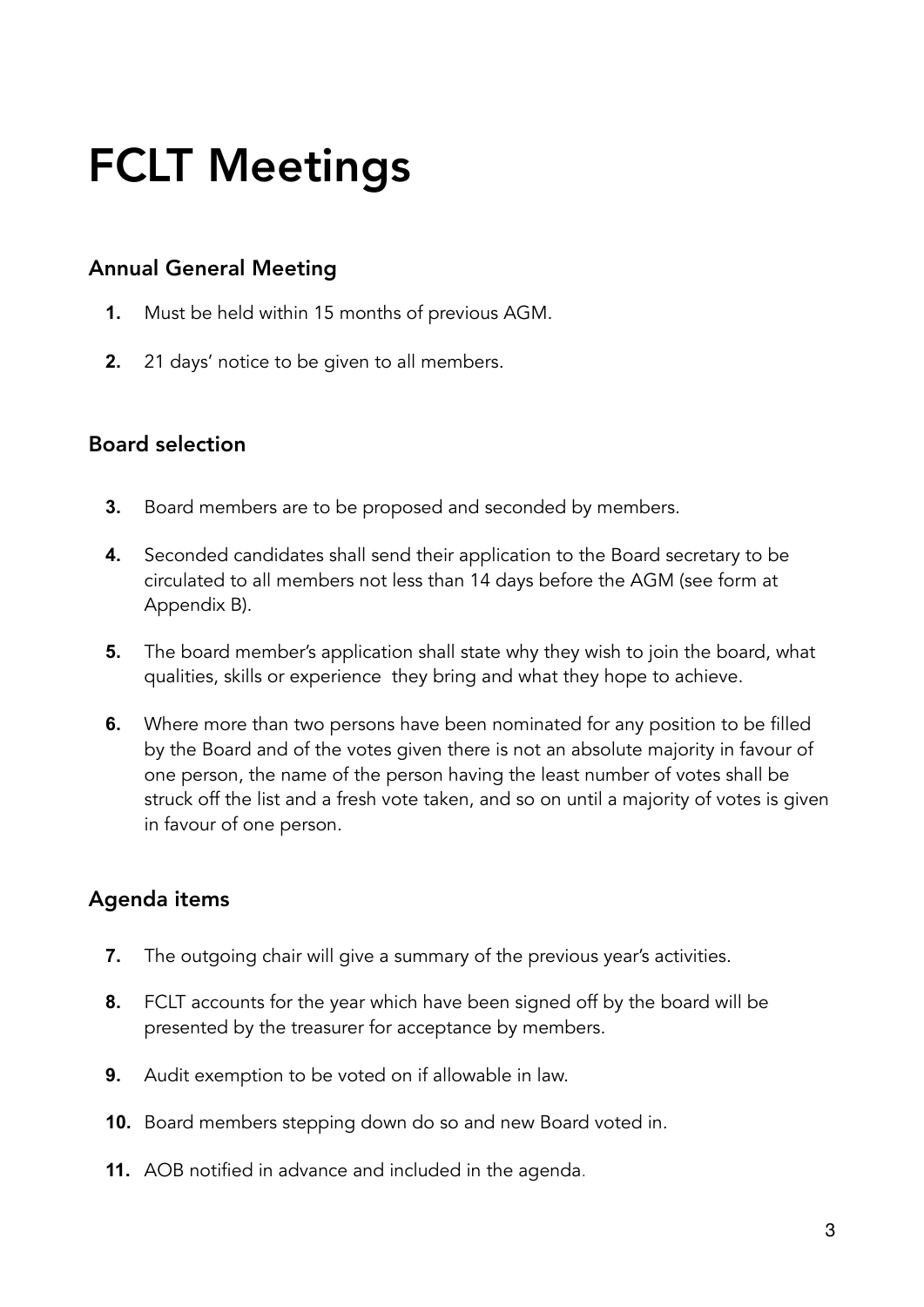## <span id="page-3-0"></span>Board Meetings

- **12.** Any board member may request the secretary to call a board meeting. Giving the reason.
- **13.** The minimum notice given shall be 7 days.
- **14.** The chair has a casting vote.
- **15.** If the chair is not present, another may be selected as chair for that meeting.
- **16.** The quorum for any board meeting is 5.
- **17.** During the course of board meetings, the chair's decision as to the interpretation of the Rules and these Standing Orders will be final.
- **18.** The board may resolve to suspend a Standing Order, in order to progress the business of FCLT and such decision will be included in the minutes. The suspension will not be taken lightly and it will be time-limited.
- **19.** At the first FCLT Board meeting after the AGM the first business shall be:
	- To elect a Chairman of FCLT. The previous Chairman may be re-elected
	- To elect a Treasurer, Board Secretary and Administrative Secretary.
	- To fill any vacancies left unfilled at the election by reason of insufficient nominations. The minimum number of Board members is 5, the maximum 12.
	- To set dates for future Board meetings.

#### <span id="page-3-1"></span>Agenda items

- 20. The agenda will include:
	- Apologies, with the reason given to the Secretary
	- New declarations of interest.
	- Minutes of previous FCLT Board Meeting to consider and approve the Minutes, points of accuracy only, not re-opening discussion
	- After approval the Chairman shall sign the Minutes and initial each page as a correct record.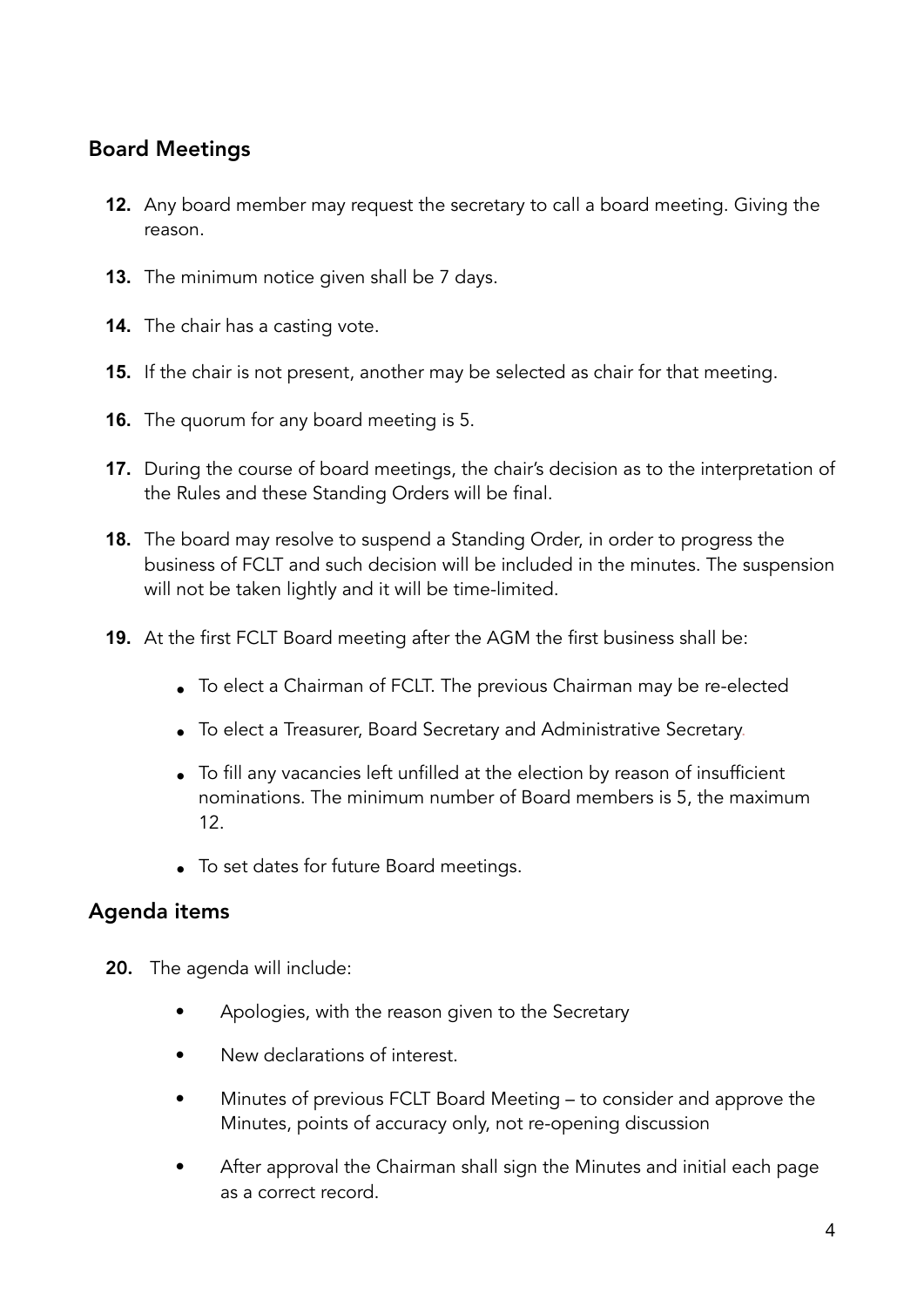- Outstanding actions from Minutes
- Finance To consider any matters that require FCLT action or resolution
	- This will include a record of money received and the authorisation of payments to be made
- Urgent Business at the discretion of the Chairman, to hear issues that have arisen since the Agenda was issued
- Other items covered by agenda
- Applications for membership or cessation of membership received by the **Secretary**
- AOB
- Date of next meeting.

#### <span id="page-4-0"></span>**Secretary**

- 21. The Board Secretary is elected by the Board and enables FCLT to be run in a tidy and lawful manner.
- 22. The Board Secretary shall:
	- maintain a Members' Register and a Register of Interests.
	- provide each new Board member with a letter of introduction, which confirms whether the Board member is elected or co-opted and includes the Code of Conduct and the Board member's written declaration to observe it
	- provide each new Board member with these Standing Orders
	- provide each new Board member with the Financial Regulations included in the Standing Orders.
	- ensure a letter of resignation is provided by any Board member standing down
	- take applications for membership of FCLT to board meetings
	- organise and co-ordinate all the statutory and regulatory returns within the required timescales.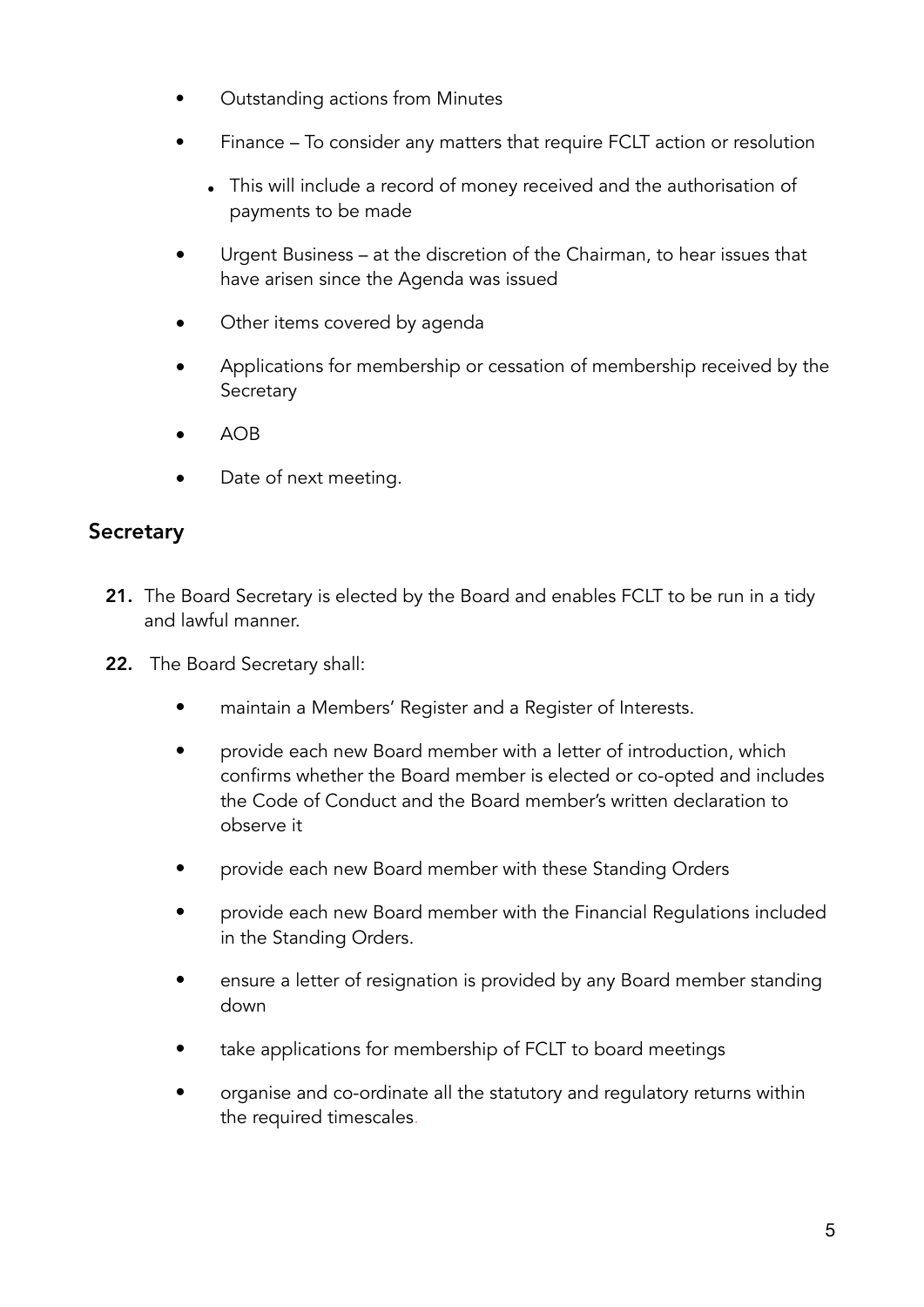- ensure the governance and administrative functions of the Board meet and comply in full with the governing instrument, best practice standards and applicable regulatory requirements.
- accept proxy votes and use them at meetings
- ensure money /Identity checks are undertaken and are fit for purpose (see form at Appendix A).
- maintain a dated record of all incoming and outgoing correspondence
- acknowledge all incoming letters on receipt; and circulate to the board all incoming correspondence that needs action or attention in readiness for meetings.
- maintain a target to provide an immediate initial acknowledgement and a meaningful reply within two weeks.
- ensure notice to attend meetings of FCLT is given
- ensure proper records of all FCLT meetings are made and circulated to Board members with the Agenda of the next meeting.

#### <span id="page-5-0"></span>Disorderly conduct

**23.** All Board members must observe the Code of Conduct adopted by FCLT.

#### <span id="page-5-1"></span>**Committees**

- 24. FCLT Board may appoint Committees but
	- shall not appoint any member of a Committee so as to hold office later than the next AGM.
	- may appoint persons other than members of FCLT to any Committee; and
	- may at any time dissolve or alter the membership of a Committee.
- 25. Every Committee shall at its first meeting and before proceeding to any other business, elect a Chairman who shall hold office until the next AGM, and settle its programme of meetings for the year.
- 26. Except where ordered by FCLT Board the quorum of a Committee shall be one-half of its members.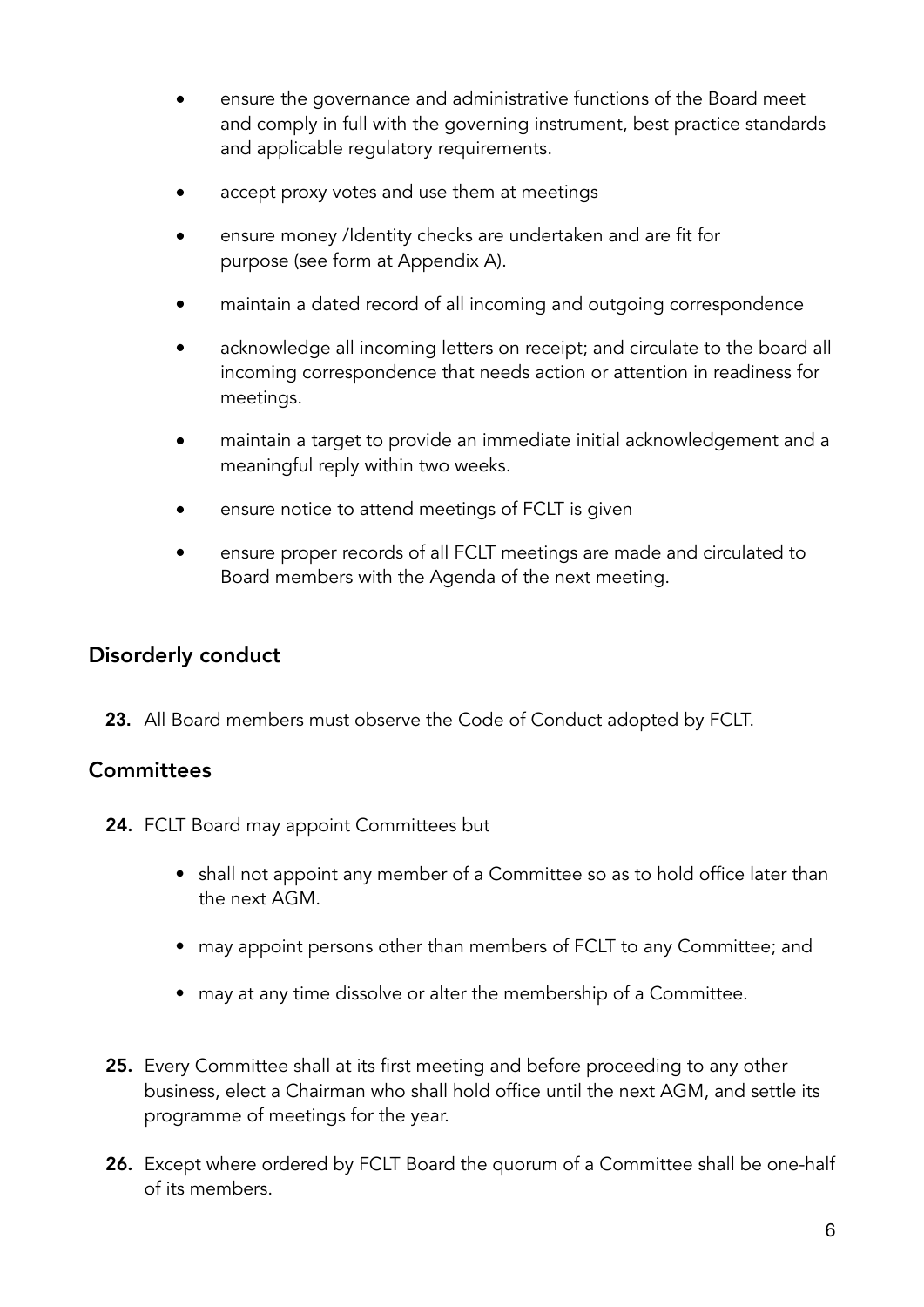- 27. The Standing Orders on conduct, and interests of members in contracts and other matters shall apply to Committee meetings
- 28. A person who has made a proposal that by resolution has been referred to a Committee of which they are not a member, may attend to explain their proposal to the Committee but shall not vote.

#### <span id="page-6-0"></span>Unauthorised activities

29. No member of FCLT Board or of its Committee shall in the name of or on behalf of FCLT issue orders, instructions or directions or otherwise represent FCLT unless authorised to do so by FCLT Board.

#### <span id="page-6-1"></span>Admission of press and public to meetings

- **30.** The public and press may be invited to attend any meeting of FCLT with the prior approval of the Chairman.
- **31.** If anyone interrupts the proceedings at any meeting, the Chairman may, after warning, order that s/he be removed from the meeting and may adjourn the meeting for such period as is necessary to restore order.

### <span id="page-6-2"></span>Confidential business

- **32.** No member of FCLT Board or of any Committee shall disclose to any person not a member of FCLT board any business declared to be confidential by FCLT Board, or a Committee.
- **33.** Any Board member in breach of this Standing Order shall be suspended or removed. from the FCLT Board and from any Committee.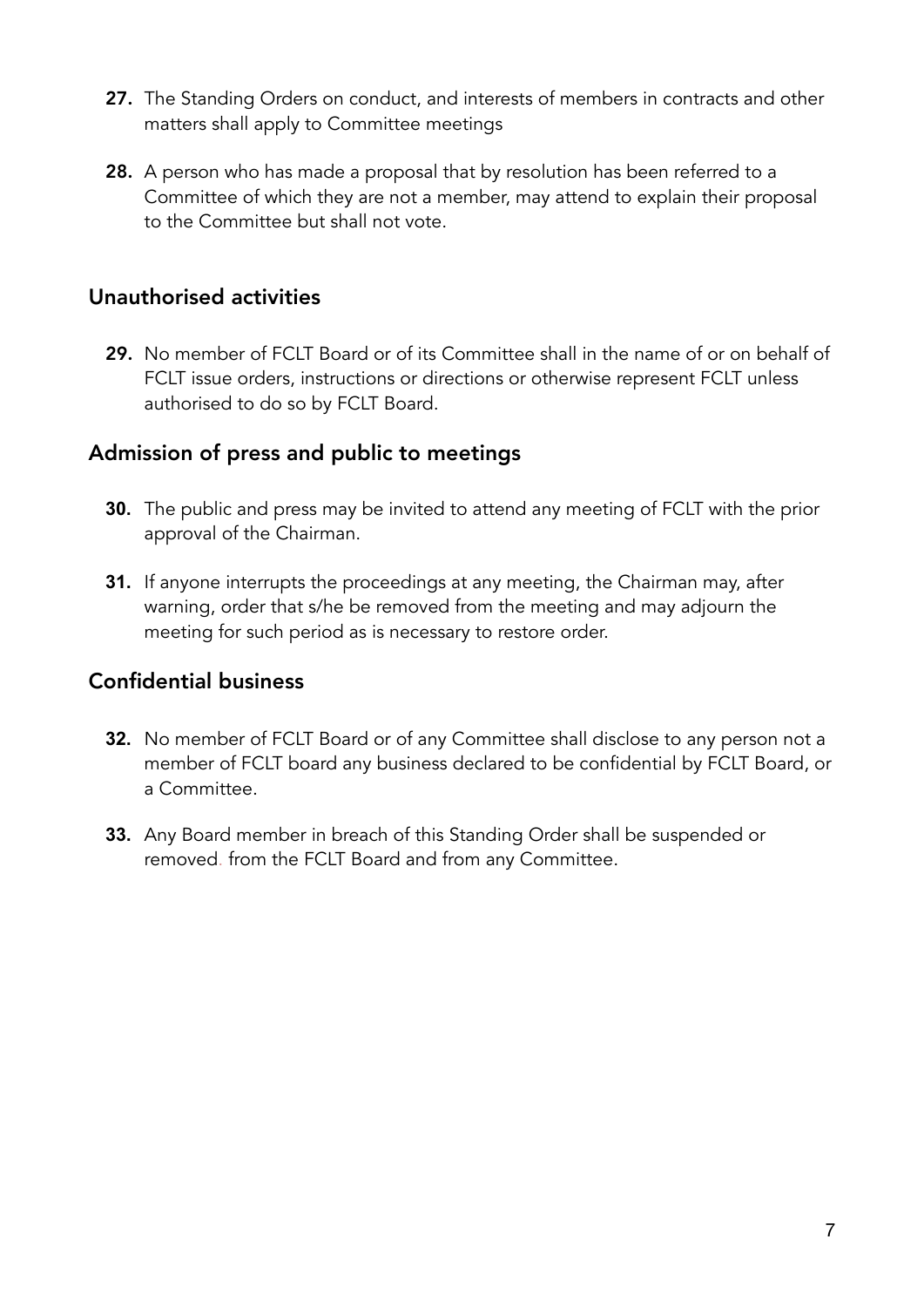# <span id="page-7-0"></span>Financial Regulations

- **34.** FCLT shall have Financial Regulations. These should normally be drafted by the Treasurer and be submitted to FCLT Board for agreement and adoption. They should be reviewed every year.
- **35.** The Financial Regulations shall include detailed procedures for the following:
	- the accounting records and systems of internal control
	- the assessment and management of risks faced by FCLT \
	- the financial reporting requirements of Board members
- 36. All accounting and financial matters, including budgets shall be controlled and administered in accordance with the adopted Financial Regulations.

#### <span id="page-7-1"></span>Emergency Business

- **37.** Should it not be appropriate to convene a special meeting then any emergency business will be handled by the Board Secretary, in consultation with the Chair and one other board member. Actions will be reported promptly to the board.
- **38.** The Board may resolve to suspend a Standing Order, in order to progress the business of FCLT, and such decision will be included in the minutes. The suspension will not be taken lightly, and it will be time-limited.

#### <span id="page-7-2"></span>Risk assessment

**39.** A risk assessment will be undertaken bi-annually by the Treasurer of all the activities of FCLT and a report approved by the board. This assessment will also cover the appropriateness of the internal audit arrangements. The Risk Assessment will be reviewed annually. If FCLT undertakes a new activity not covered by the existing risk assessment an assessment will be undertaken before the activity commences.

### <span id="page-7-3"></span>Review of Standing Orders

**40.** These standing orders will be reviewed annually by the secretary and the chair, and any amendments will be decided by the board.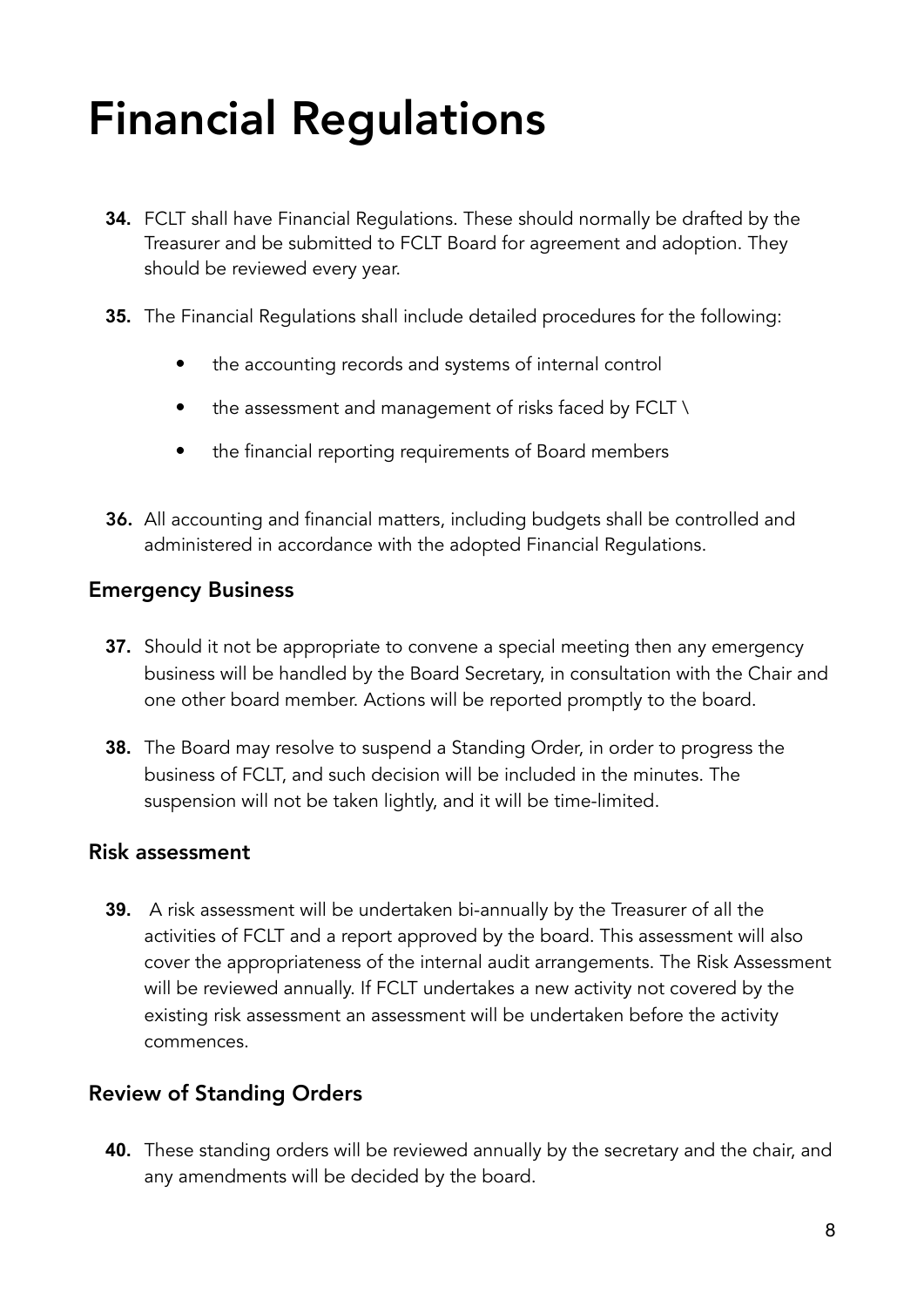- **41.** The Treasurer will supply regular updates of income and expenditure throughout the year and detail actual figures against estimate.
- **42.** The Treasurer will supply figures for the Annual Return of FCLT for the Financial Conduct Authority (the registering body for CBSs).

#### <span id="page-8-0"></span>Banking Arrangements and Cheques

- **43.** FCLT's banking arrangements will be approved by the Board. They will be regularly reviewed for efficiency.
- **44.** A resolution of the board will nominate at least three members to be authorised by FCLT to sign cheques and authorise online payments.
- **45.** All items of expenditure will be authorised by the board and the payments approved. The Treasurer will examine invoices and verify and certify the expenditure.
- **46.** All transactions will require two board signatories.
- **47.** Any utility bill may be paid by Direct Debit provided that the instructions are signed by two authorised board members.

#### <span id="page-8-1"></span>Loans and Investments

- **48.** All loans and investments will be negotiated in the name of FCLT and will be set for a period approved by the board.
- **49.** All borrowings will be in the name of FCLT and will not be entered into until necessary approvals have been given. Any application will be approved by board, especially the terms and purpose. These terms must be reviewed annually.
- **50.** All investments of money under the control of FCLT will be in the name of FCLT and all certificates or other documents will be retained by the Treasurer.

### <span id="page-8-2"></span>Contracts and Purchase Orders

- **51.** An official order or letter will be issued for all work or service paid for by FCLT. The Board are responsible for obtaining good value for money and appropriate terms at all times.
- **52.** Orders for values £500 to £2000 require a minimum of two quotations; for values above £2000 three quotations are required if practicable.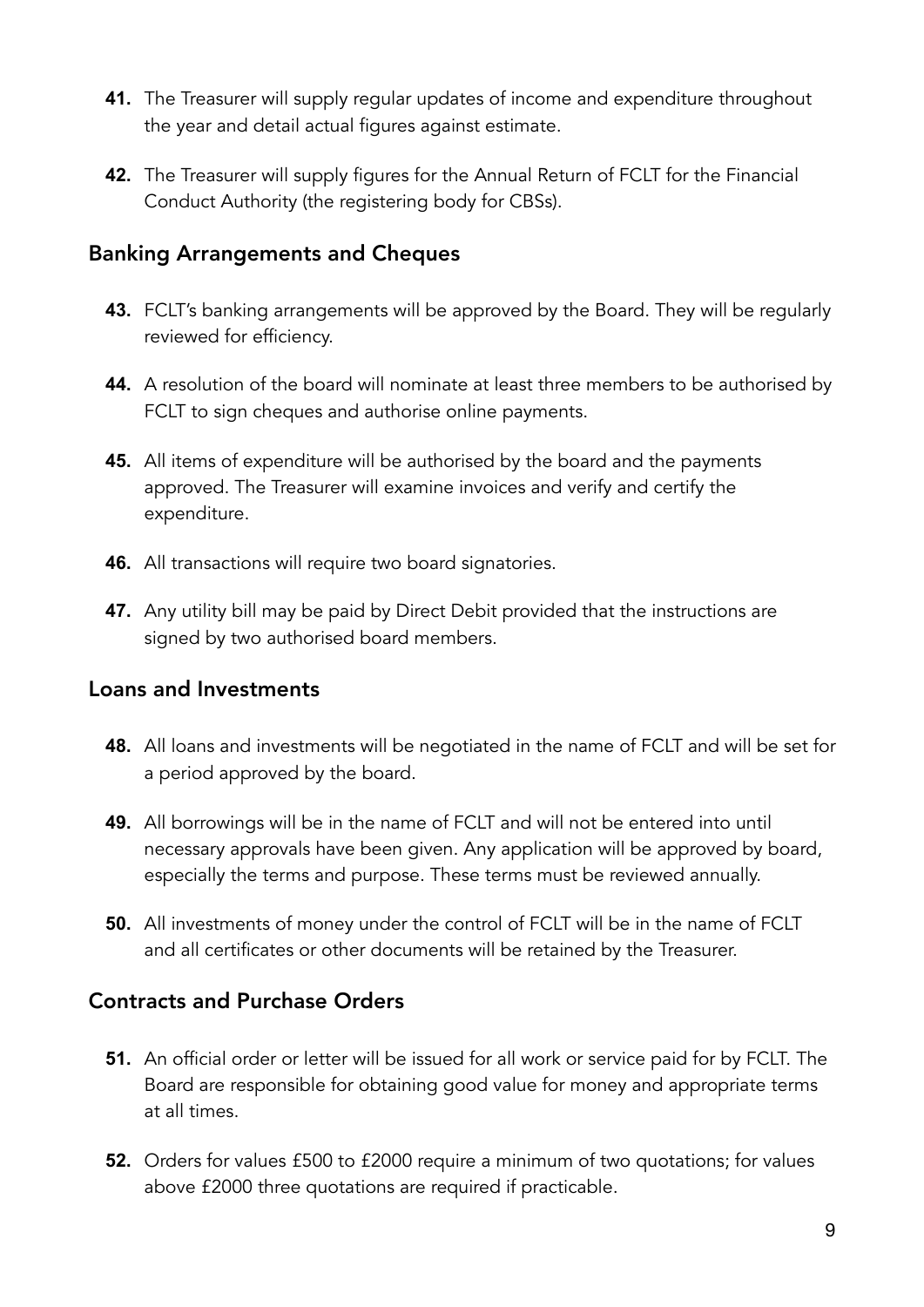**53.** All estimates will be approved by the Board; while the board is not obliged to accept the lowest quotation the reasons for accepting the quotation will be recorded.

#### <span id="page-9-0"></span>Assets

**54.** The Treasurer will ensure that an appropriate and accurate Register of Assets is maintained by FCLT. It will be reviewed at least annually, in conjunction with a health and safety inspection of assets if appropriate.

#### <span id="page-9-1"></span>**HMRC**

**55.** The Treasurer will promptly complete any VAT or Corporation Tax Return that is required.

#### <span id="page-9-2"></span>Insurance

**56.** Following the annual risk assessment by the Treasurer the Board will review the level of insurance cover and ensure it is adequate and appropriate for the activities of FCLT. Minimum cover may include Public Liability, Employers' Liability, Money and Fidelity Guarantee.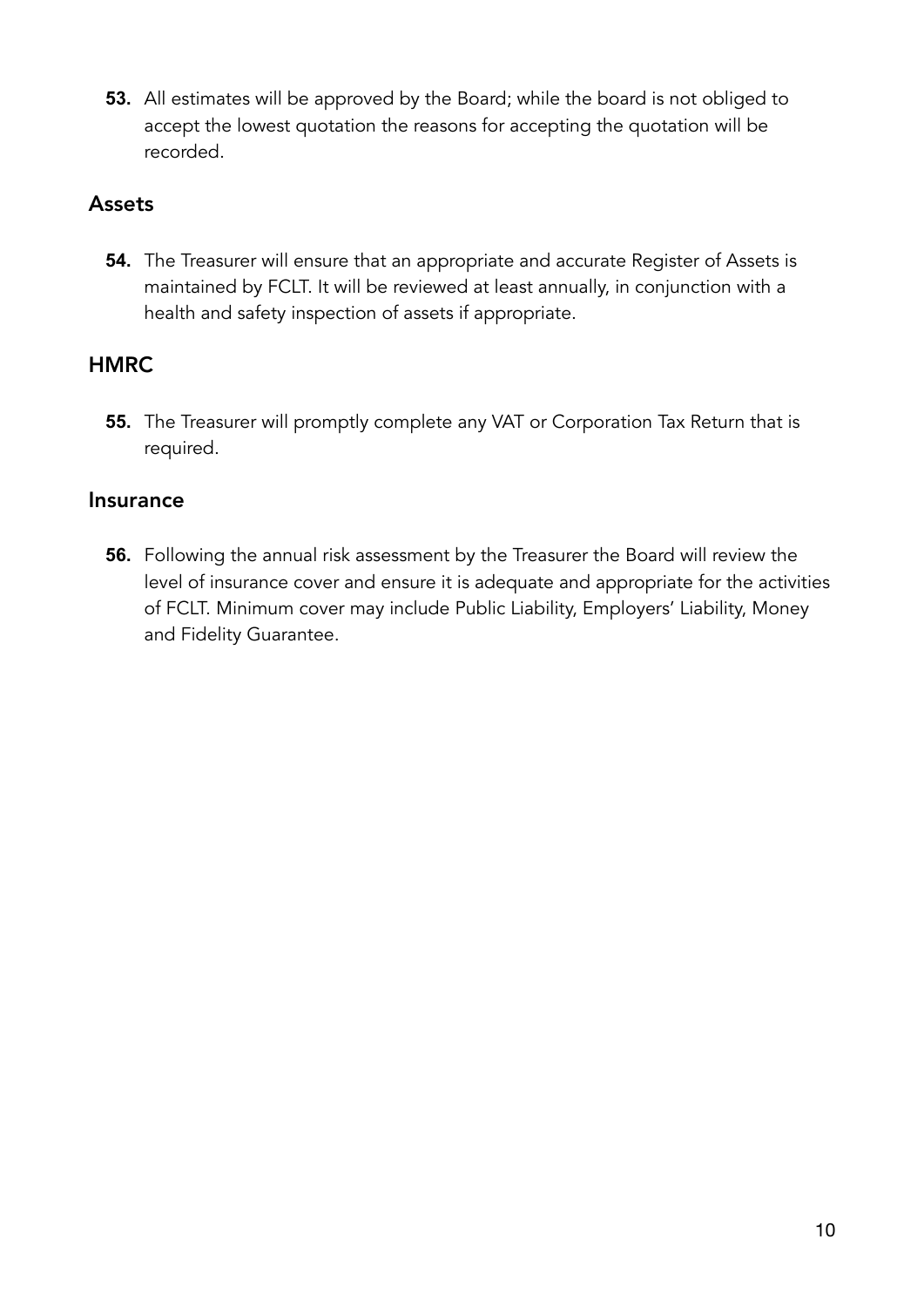# <span id="page-10-0"></span>Code of Conduct - Members

## <span id="page-10-1"></span>Behaviour during all FCLT meetings

- 57. No Board member shall at a meeting persistently disregard the ruling of the Chairman, wilfully obstruct business, or behave irregularly, offensively, improperly or in such a manner as to bring FCLT into disrepute.
- 58. If, in the opinion of the Chairman, a Board member has acted in a manner contrary to that required by the Code of Conduct, the Chairman shall express that opinion to FCLT Board and thereafter any Board member may move that the Board member named be no longer heard or that the Board member named should leave the meeting, and the motion, if seconded, shall be put to the vote forthwith and without discussion. If a Board member reasonably believes another Board member is in breach of the Code of Conduct, that Board member is under a duty to report the breach to the Chairman.
- 59. The Chairman may adjourn the meeting or take such further steps as may reasonably be necessary to resolve the matter.
- 60. Your behaviour at a meeting is important to the success of the meeting. Everyone needs to feel that their point was made and understood.
- 61. To make sure meetings allow FCLT to progress there are some simple ground rules for behaviour before and during meetings.
- 62. All people attending any meeting of FCLT must agree to abide by the code of conduct and act in a manner that supports equal opportunities for all.

They must:

- act appropriately and treat everyone at the meeting with respect allow everyone to take part without interruption or intimidation and treat everyone equally
- declare any private interests in the matters discussed

They must not:

- seek to gain any advantage for themselves, their family or friends act or speak in a way that may be perceived as bullying, abusive, discriminatory or derogatory
- **63.** All contributions should be addressed to the meeting via the Chair.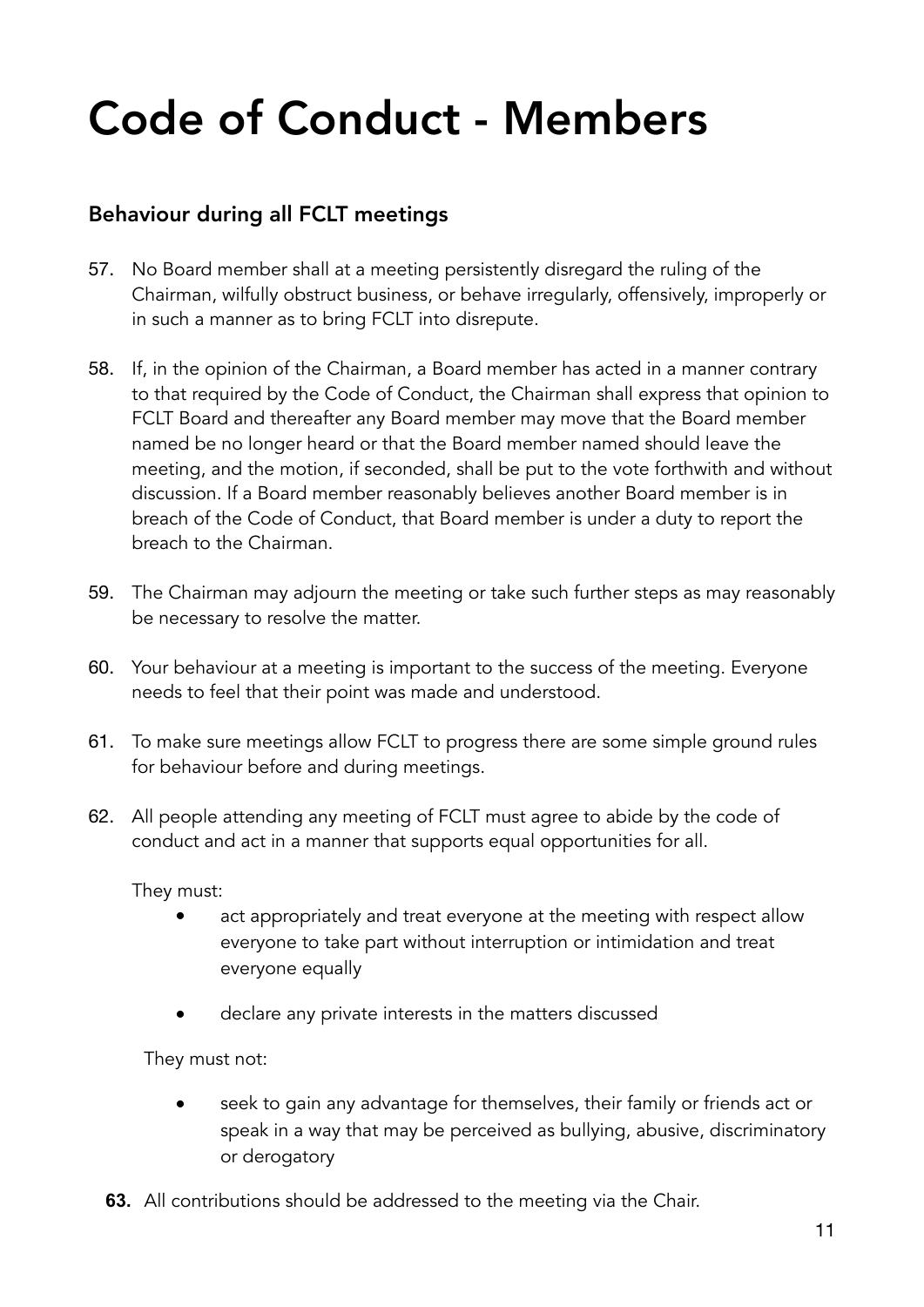- **64.** The time available for meetings is finite. The Chair of a meeting is allowed to set a time limit on someone who is permitted to speak if needed.
- **65.** Individual and personal disputes should not be allowed to affect conduct within the meeting but should be resolved elsewhere.
- **66.** People should not have meetings within meetings by discussing issues with other individuals or groups of individuals.
- **67.** Everyone must respect others' contributions and not interrupt when someone is speaking.
- **68.** In contributing to the meeting, everyone will ensure that comments they make do not amount to a personal attack on another individual and should avoid using heated and emotional words or behaviour.
- **69.** Everyone must accept and abide by majority decisions.

#### <span id="page-11-0"></span>Declarations of Interest

**70.** The Agenda will include an item allowing members to declare whether they have any personal, financial or other material interest in any item on the Agenda in accordance with the Conflicts of Interest Policy. The Chair and the remaining voting members of the meeting will then decide whether individuals declaring an interest must leave the meeting for the relevant item or just not take part in the discussion or decision making.

### <span id="page-11-1"></span>**Confidentiality**

**71.** Meetings may occasionally receive information which is not in the public domain often relating to individuals, organisations or financial matters. It is the responsibility of each individual to ensure that this information remains confidential to the meeting unless prior authorisation has been given by the Chair for this to be discussed elsewhere. Individuals must never use confidential information for their personal advantage or the advantage or disadvantage of anyone known to them or to disadvantage or discredit FCLT.

### <span id="page-11-2"></span>Breaches of the Code of Conduct during Meetings

**72.** If, in the opinion of the Chair, a member has acted in a manner contrary to that required by the Code of Conduct, the Chair shall express that opinion to FCLT Board and thereafter any Board member may move that the member named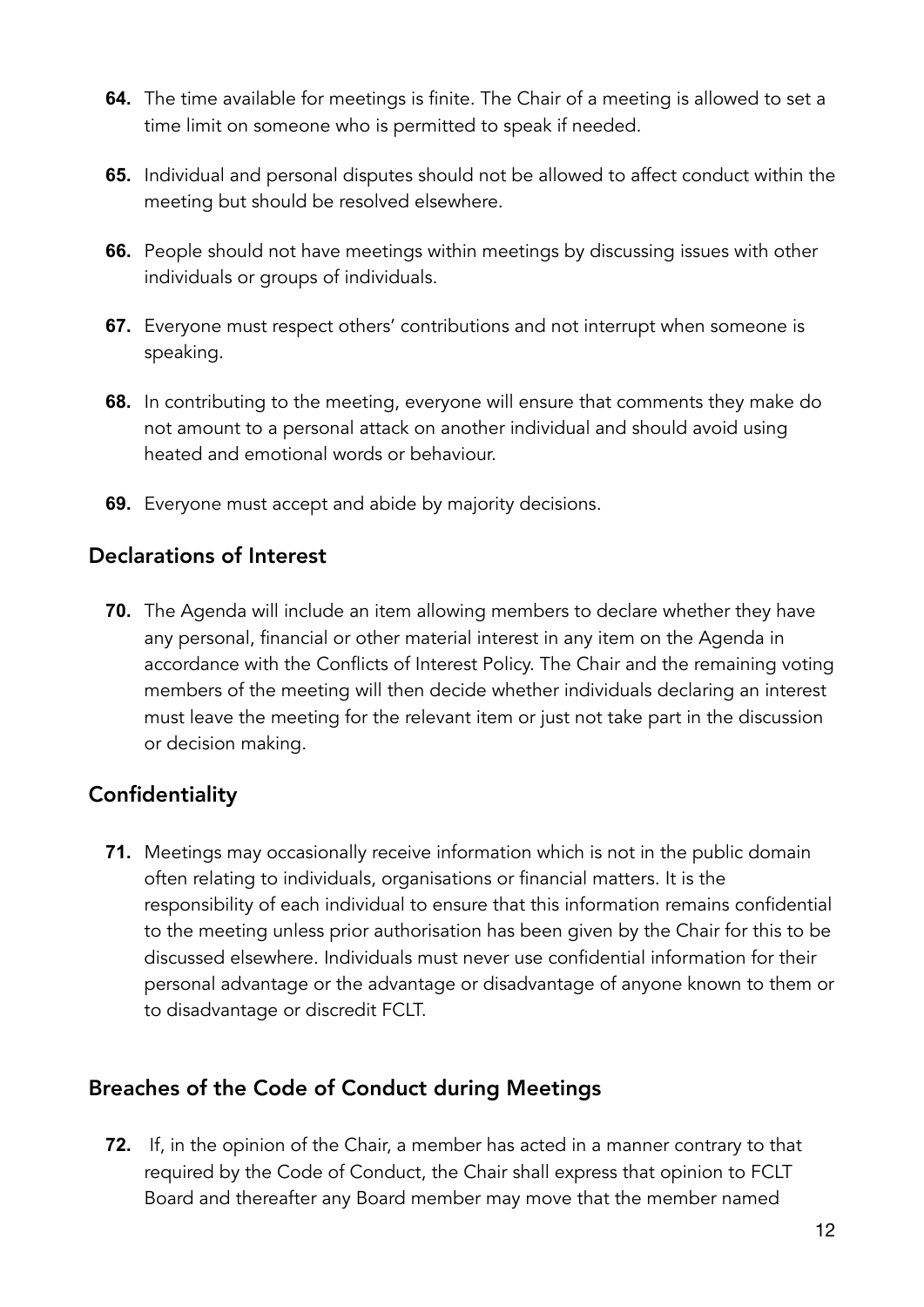should leave the meeting, and the motion, if seconded, shall be put to the vote forthwith and without discussion. Anyone excluded from a meeting because of their behaviour will only be allowed to return to future meetings if they agree to abide by the code of conduct.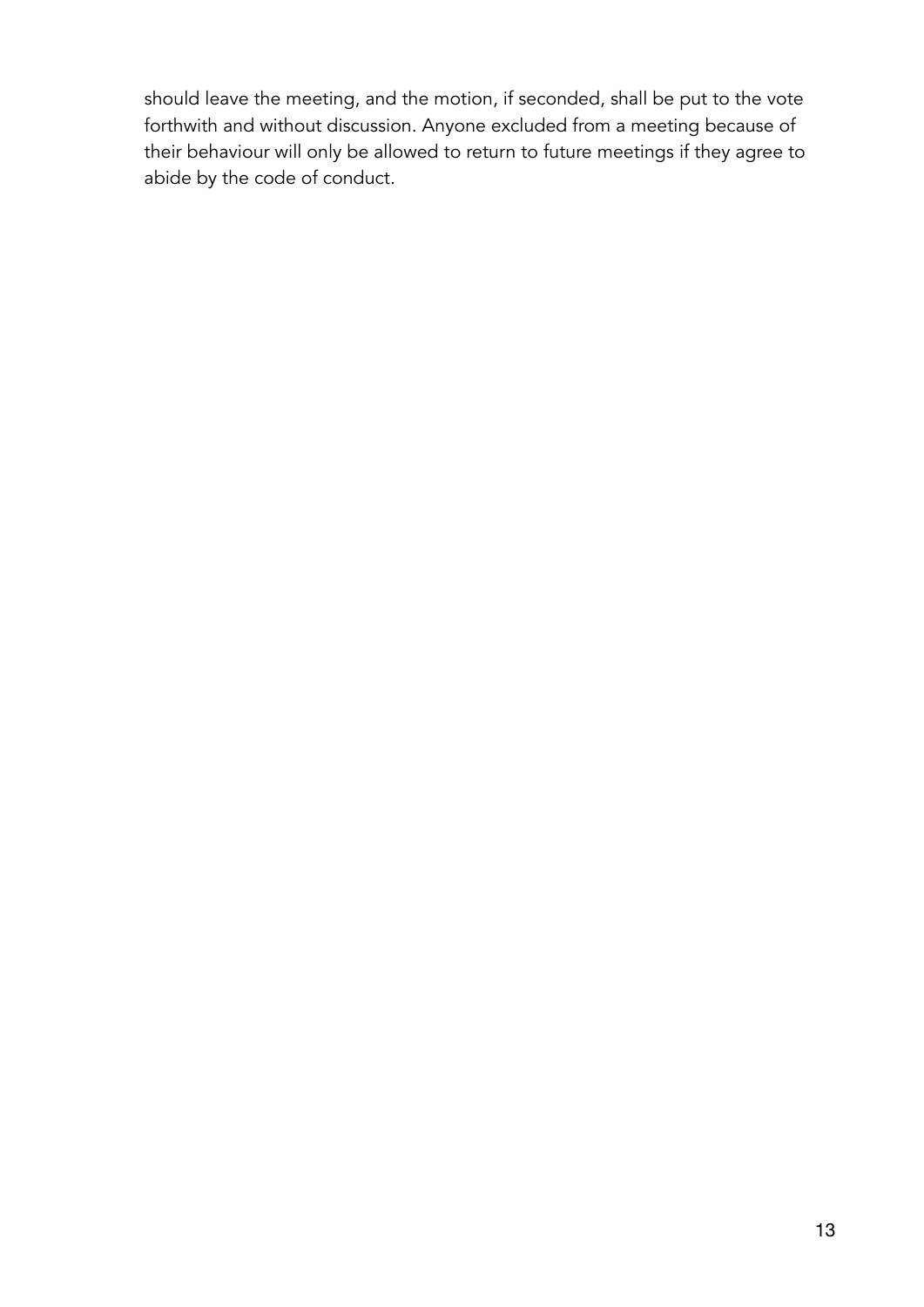# <span id="page-13-0"></span>**Appendix A - Money Laundering**

Money laundering and ID checking – Chair / Treasurer / Secretary

(this is also available from some Post Offices)

Applicant

Surname

Other names

**Occupation** 

Address

Date of Birth

I/We certify that I have seen the original documents of the copies attached and that any photographs on the documents were a good likeness for the individual applying for this identity check.

Signed

Name Position Date Solicitor/Accountancy firm name Address

T el:

Evidence of Name (copy attached of one document from this section}

- Current signed passport
- EEA member state identity card (please note that UK National Identity cards are no longer valid as proof of identity for anti- money laundering purposes)
- Residence permit issued by the Home Office to EU Nationals on sight of their own country passport
- Current driving licence (not old style provisional) or a blue disabled driver's pass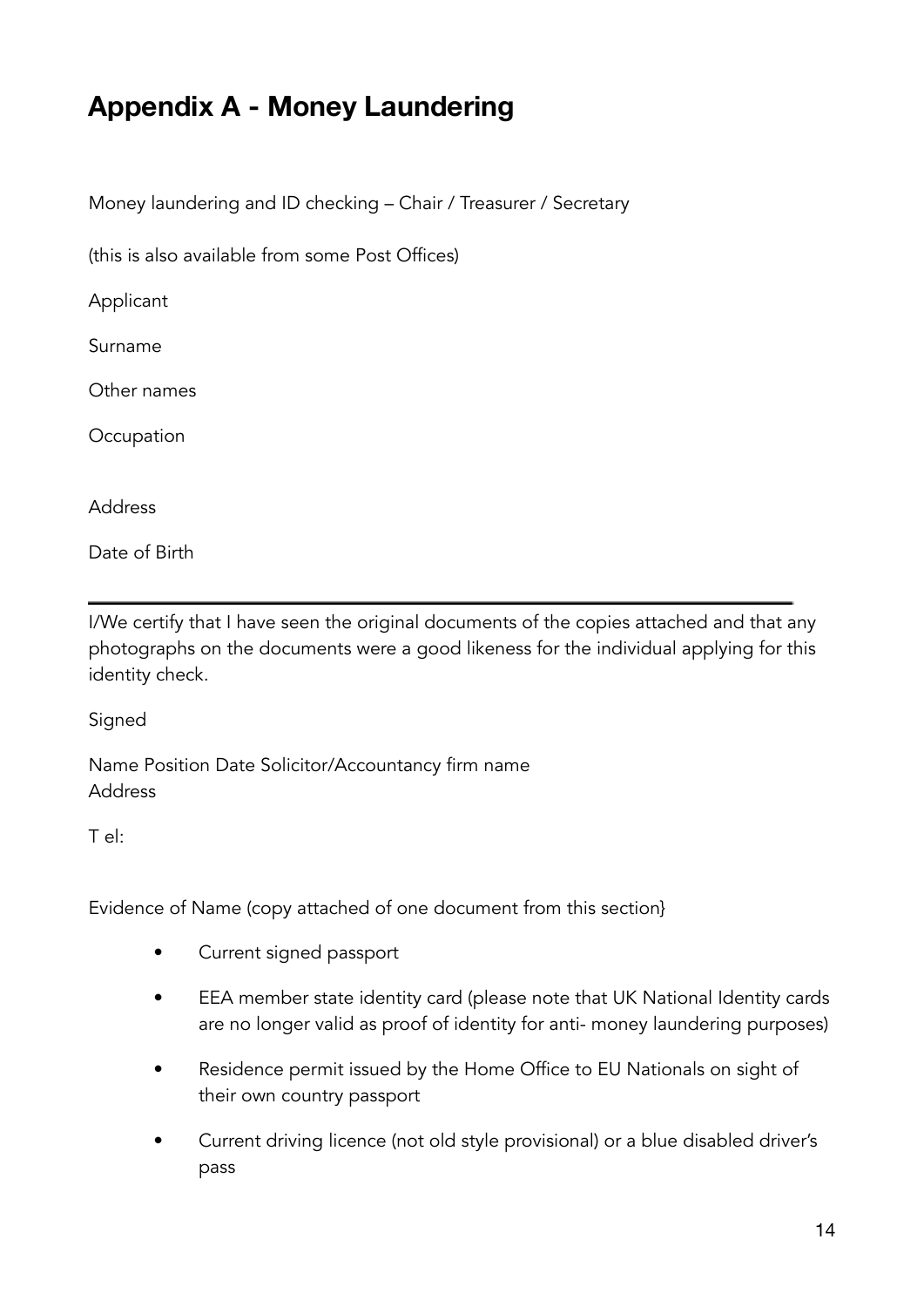- Original notification letter from the Department for Work and Pensions (DWP) confirming the rights to benefits
- Self-Employed in the Construction Industry current photographic registration cards
- HM Revenue & Customs tax notification not a P45 or P60 form

### Evidence of Address (copy attached of one document from this section)

- Current electricity, gas, landline telephone, or water/sewerage bill
- Local Authority Council tax bill (current year)
- Current UK driving licence (old full licence or new photo-card licence) if not used for evidence of name (old style provisional licences will not be accepted)
- Current EEA Member State identity card (if not used for evidence of name. Please note that UK National Identity cards are no longer valid as proof of address for anti-money laundering purposes)
- Bank, Building Society, Credit Card or Credit Union statement or Building Society passbook containing your address
- Most recent mortgage statement from a recognised lender
- Current local council rent card or tenancy agreement
- Original notification letter from the Department for Work and Pensions (DWP) confirming the rights to benefit (if not used for evidence of name)
- HM Revenue & Customs communications addressed to the applicant at the applicant's stated address (provided HM Revenue & Customs tax notifications have not been used for evidence of name). Not a P45 or P60 form
- Current house or motor insurance certificate